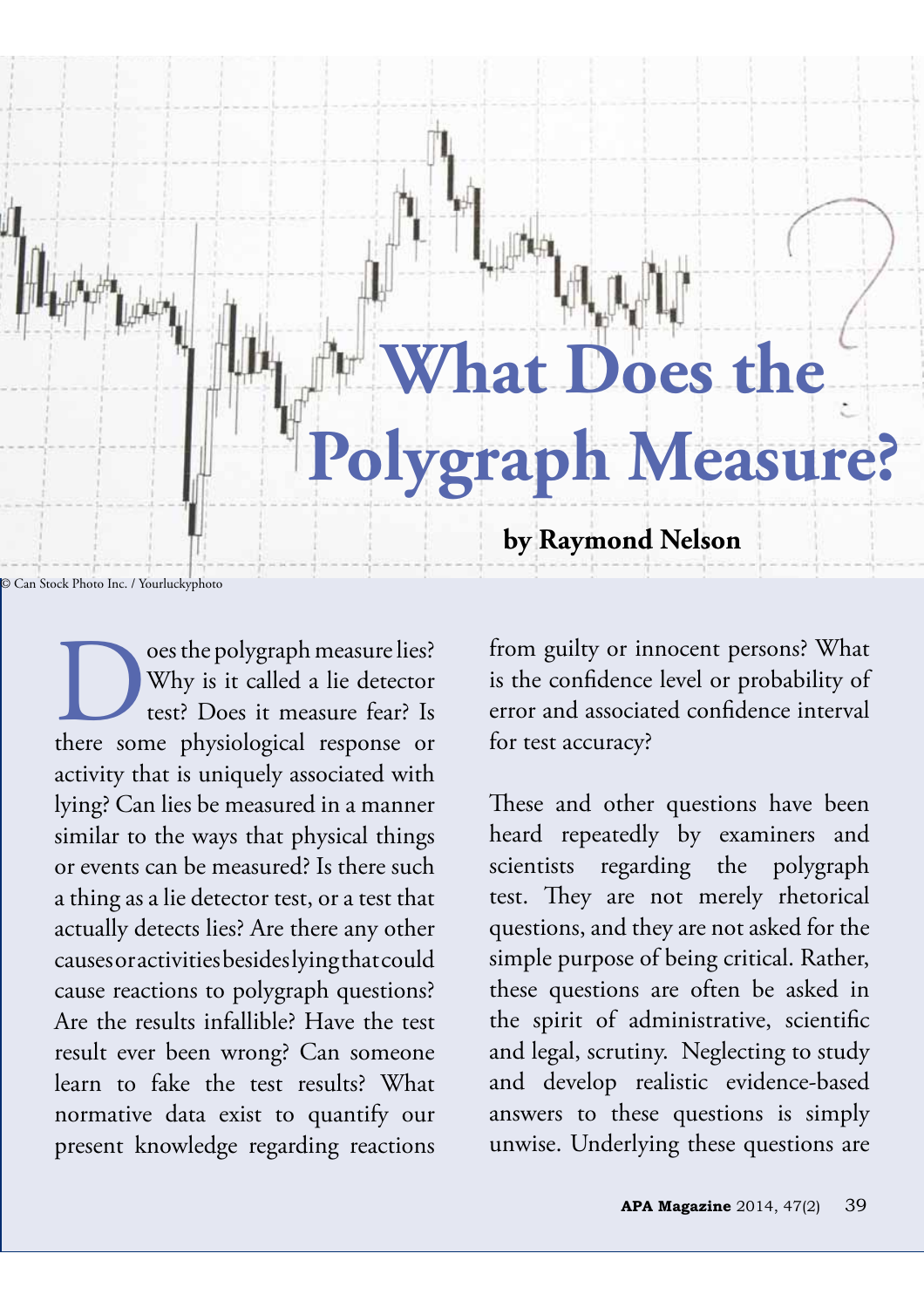more fundamental questions about the underlying theory or construct on which the polygraph test functions. While the pursuit of answers to these questions may be the domain of researchers and scientists more than feld practitioners, working professionals at all levels face the potential for damaging the outcome of individual cases or damaging the credibility and stature of the profession if they are completely unprepared to respond confdently to these questions.

Pioneers in polygraph testing faced the challenge of making order out of chaos for the frst time, and did not enjoy the luxury of an existing knowledgebase in the way we do today. In that context test administration was largely a clinical process in which the intuition and experience of the examiner was centrally featured as the basis of test efectiveness and test accuracy – in the absence of procedural methods and normative data to support a structured quantitative solution. This can be seen historically in the methods devised by Keeler, in which quantitative analysis was not a large concern; by Reid, in which numerical analysis began to become important - though Reid, in the absence of an existing knowledgebase to guide decisions about cutscores, wisely refrained from imposing

the use of fxed cutscores and instead emphasized a more clinical approach to the decision concerning the fnal test result; by Backster who sought to overcome the myriad of emerging subjective clinical approaches through the development of a more structured procedural methods, using numerical cut-scores that seem to have been devised either intuitively or through some unpublished study; by the U.S. Government polygraph programs that sought to standardize the test by clarifying the structure of decision rules and fxed cutscores; by the group of researchers at the University of Utah, who published their empirical and statistical analysis regarding numerical and statistical scoring methods; and by the more recent Emperical Scoring System, based on decades of prior knowledge and evidence, in attempt to structure and simplify the application of norm-reference statistical procedures to polygraph scoring tasks. Clinical methods are excellent solutions in the learning context, and remain excellent solutions whenever validated structured objective methods do not yet exist.

One obvious upside of a clinical approach is the sense of professional satisfaction that ensues when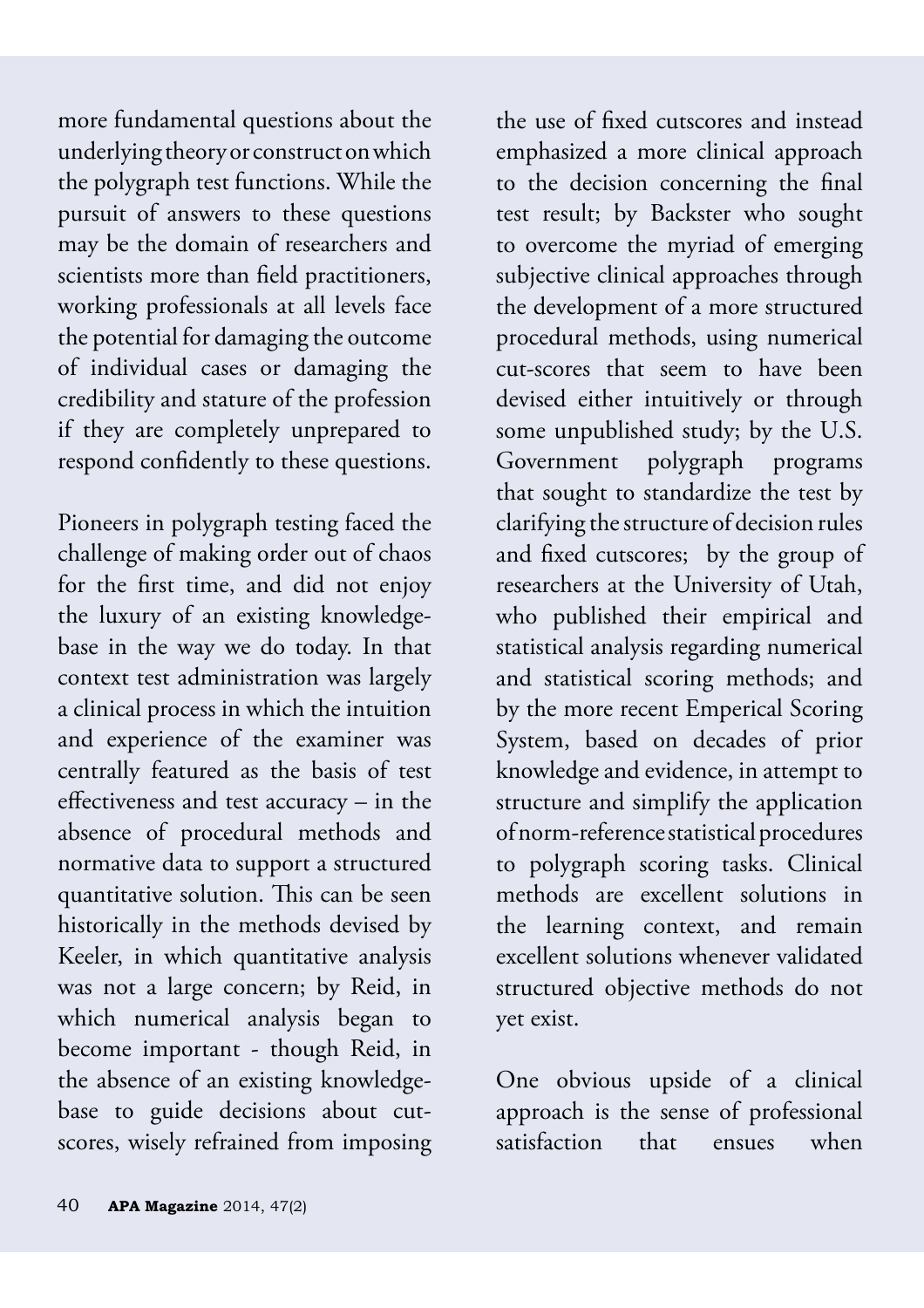exercising a high level of expertise to an efective solution and resolution of an important matter. Another advantage of a clinical approach is the rich volume of information that can be developed for later scrutiny. As with most things there are advantages and disadvantages to every solution. The downside of a clinical approach is that the methods are inherently subjective, and also inherently difficult to teach and learn. As with other forms of testing, the emergence of methods for numerical scoring and statistical analysis have led to increases in both test accuracy and test reliability. That is where we stand today: it is difficult to fnd an ethical position from which to advocate for a less accurate and less reliable clinical approach when we have quantitative models that have been shown to provide better overall validity. The optimal solution will be to leverage the advantages of the two approaches: a clinical approach to develop rich sources of information, and a quantitative approach to ensure validity and reliability.

Returning to the question about 'what does the polygraph measure,' answering this questions is a process itself which can beneft from some explanation and defnition. Scientifc questions can be

said to be enduring questions, in that we will never know everything: there is always more to learn. In that context it will be important to refrain from the temptation or impulse to express our present knowledge as if it is absolute knowledge that it not subject to change or modifcation when new information becomes available. Indeed resistance to change in the context of new knowledge – including observed phenomena that cannot be adequately accounted for with existing explanations – is a hallmark of dogma, pseudoscience, and the pursuit of goals that pertain more to individual egos, businesses or other organizations than to knowledge or the profession as a whole. The pursuit of knowledge is a never ending process, simply because it is humanly impossible to know everything. There is always more to learn. Our task is to continue learning, and to continue making good use of new emerging knowledge, including information and technology. Neglecting to make use of new knowledge is to risk becoming an anachronism.

What does the polygraph measure? The simplest and most general explanation is that the polygraph, like other tests, measures response to a stimulus. Stimulus-and-response, in some form,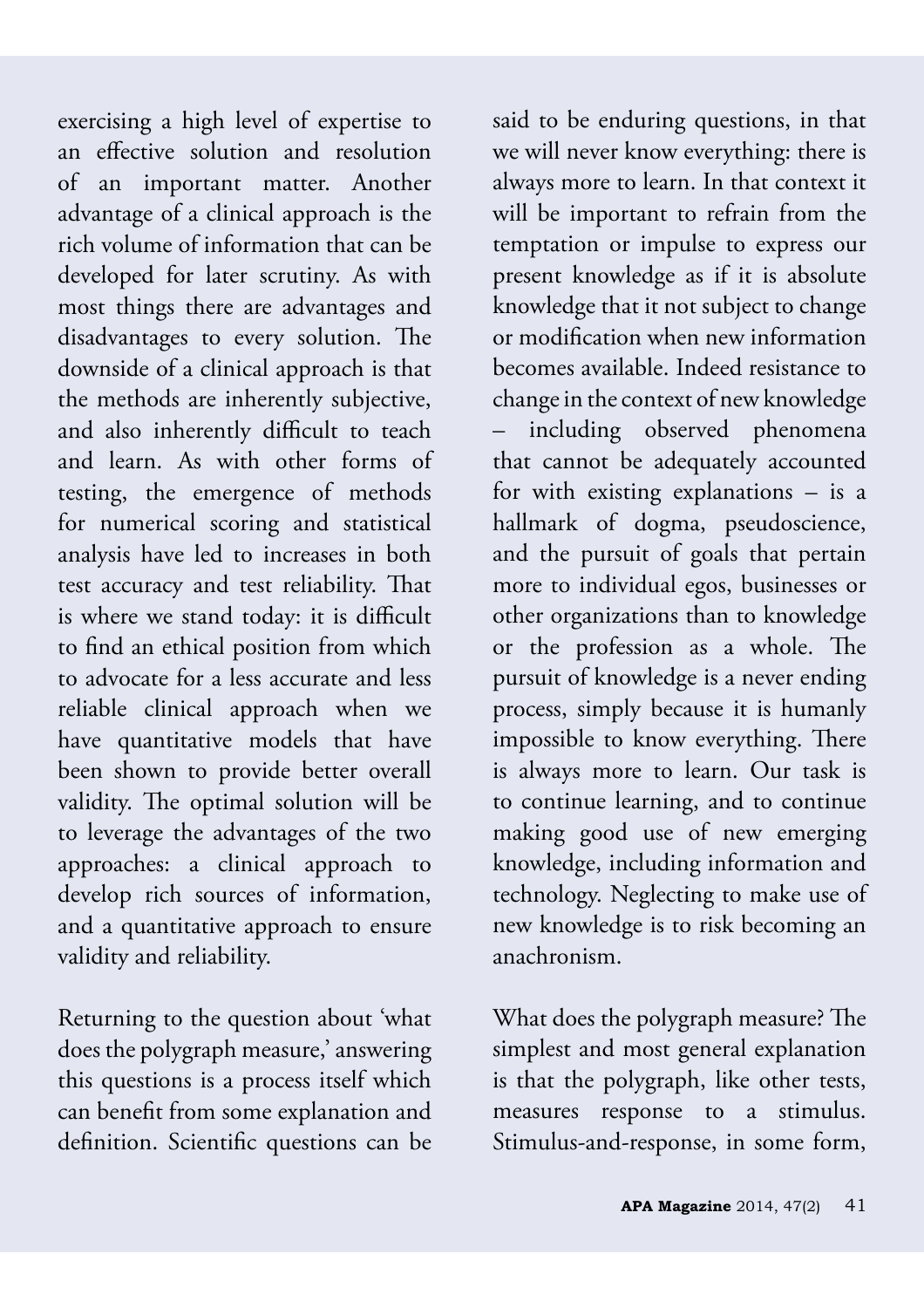is a construct that is central to virtually all forms of testing: present a stimulus and observe/measure the response. Although interesting, this explanation is a bit too generic to be very useful. At a more practical level the polygraph test can be said to measure physiological responses, involving the respiratory, cardiovascular and integumentary systems, in addition to somatic activity in skeletal muscle. Although more descriptive, this still does not satisfy the initial inquiry about what the polygraph actually measures. Indeed, it would be avoidant of the question to stop at this point. Advancing deeper into the detail, we note that those physiological reactions are associated with arousal in the autonomic nervous system, occurring in response to the test stimulus questions. This begs the next question: what is the relationship between autonomic arousal and lying? And the next question - what is the potential to observe the same autonomic arousal when someone is not lying? In the realm of science, there is always another layer of detail to investigate.

Questions about the correlation between autonomic arousal and lying are empirical questions, for which the answer exists in the form of a statistical correlation to describe

the strength of association between observed autonomic responses and lying about a past behavior. These questions also involve the potential that observed autonomic arousal is caused by something other than lying. More precisely, what is the potential to observe autonomic response when a person is lying or not lying in response to a stimulus question that describes a past behavioral fact? In the polygraph testing context this question is further refned - what is the potential to observe certain diferences in autonomic responses to target and control stimuli when a person is lying about a behavior described by the target stimuli? These questions underscore the importance of the study and development of normative data to quantify and describe our knowledge about responses that are expected to be typically observed among guilty or innocent persons who undergo polygraph testing.

Related empirical questions will involve the psychological basis of physiological responses. It was suggested many years ago that the psychological basis of reaction was emotion and fear, and this was a satisfactory explanation until the theoretical premise was evaluated with respect to physiological responses that are common to both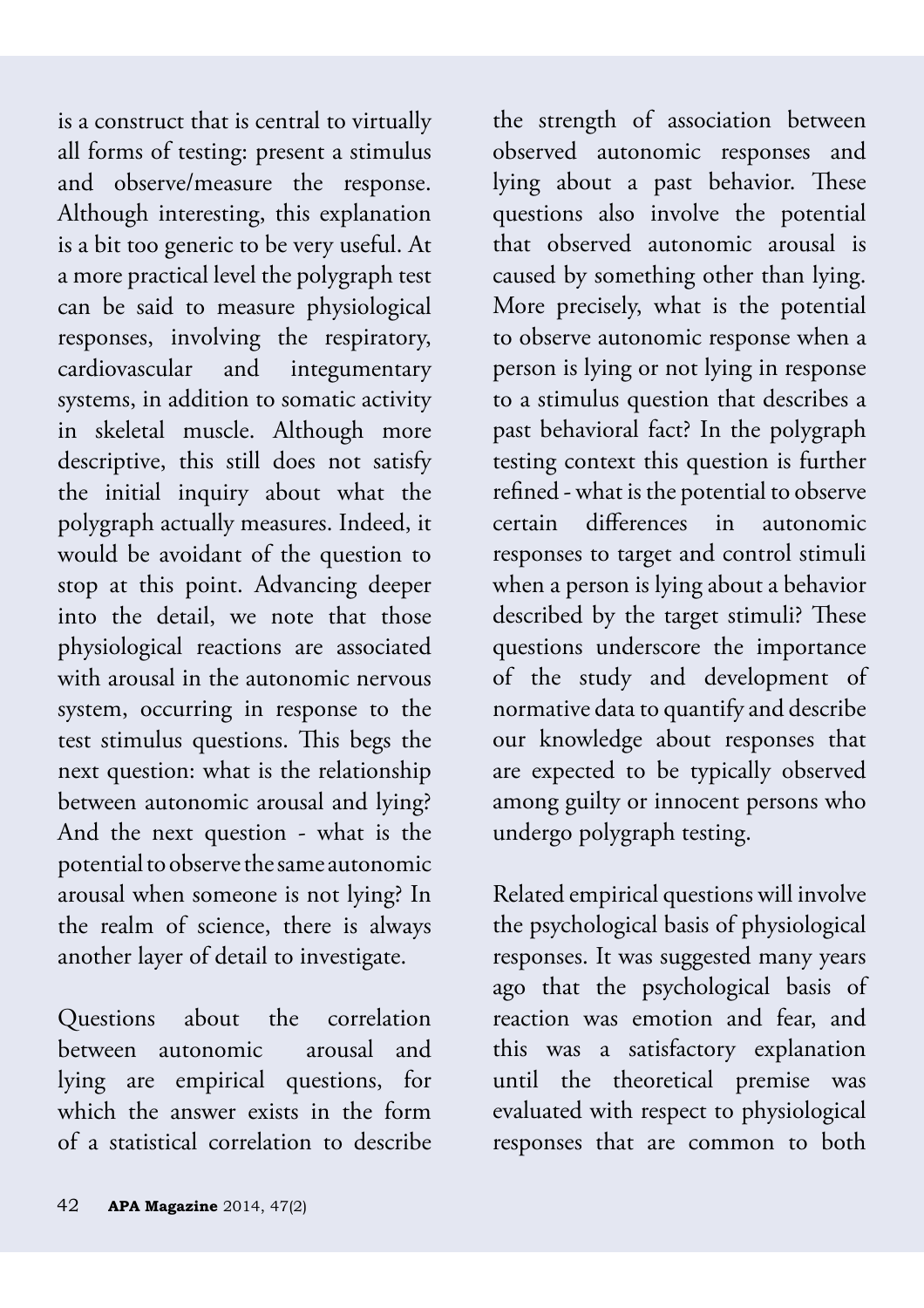comparison question techniques and concealed information tests, and with regard to the similar effectiveness of comparison question tests formulated with probable-lie questions and directed-lie questions. As with other forms of science our working theories and hypotheses must be evaluated with consideration for both historical data and also for new information and new observed phenomena. When the data and evidence do not agree with the theory or hypothesis, then one of them must begin to change. Good scientifc investigation, like good criminal investigation, does not allow for changing the data or evidence; it is the theory or hypothesis that must begin to change. In the polygraph testing context the emotionfear hypothesis may not have been completely wrong, but is now viewed as largely incomplete. A more satisfactory working theory would recognize that research in psychophysiology tells us clearly that physiological diferences between various emotions cannot be observed or measured by feld polygraph instruments. A more complete working theory would therefore include a range of potential emotions as potentially underlying responses to test stimuli, and would also recognize that cognition or mental activity and behavioral

conditioning appear to play a greater role than had been discussed in decades past.

While it is useful to develop a more satisfactory working theory about the psychological basis of response, there is always more to learn. Continued scientifc inquiry may eventually help us to more efectively discriminate between various emotions, and may help us to better describe the mechanisms and relationship between behavioral experience and responses to test stimuli, and the relationship between the mental activities of deception and physiological responses to test stimuli. Continued scientifc investigation may eventually help us to understand more precise details about the physiological mechanisms and actions that can be observed and recorded – and the correlation between these mechanisms and deception or other human phenomena.

Regardless of the depth of our knowledge, there will always remain more to learn – simply because it is humanly impossible to know everything. And regardless of the depth of our knowledge about the minute details of the psychological and physiological mechanisms underlying responses to test stimuli, the meaning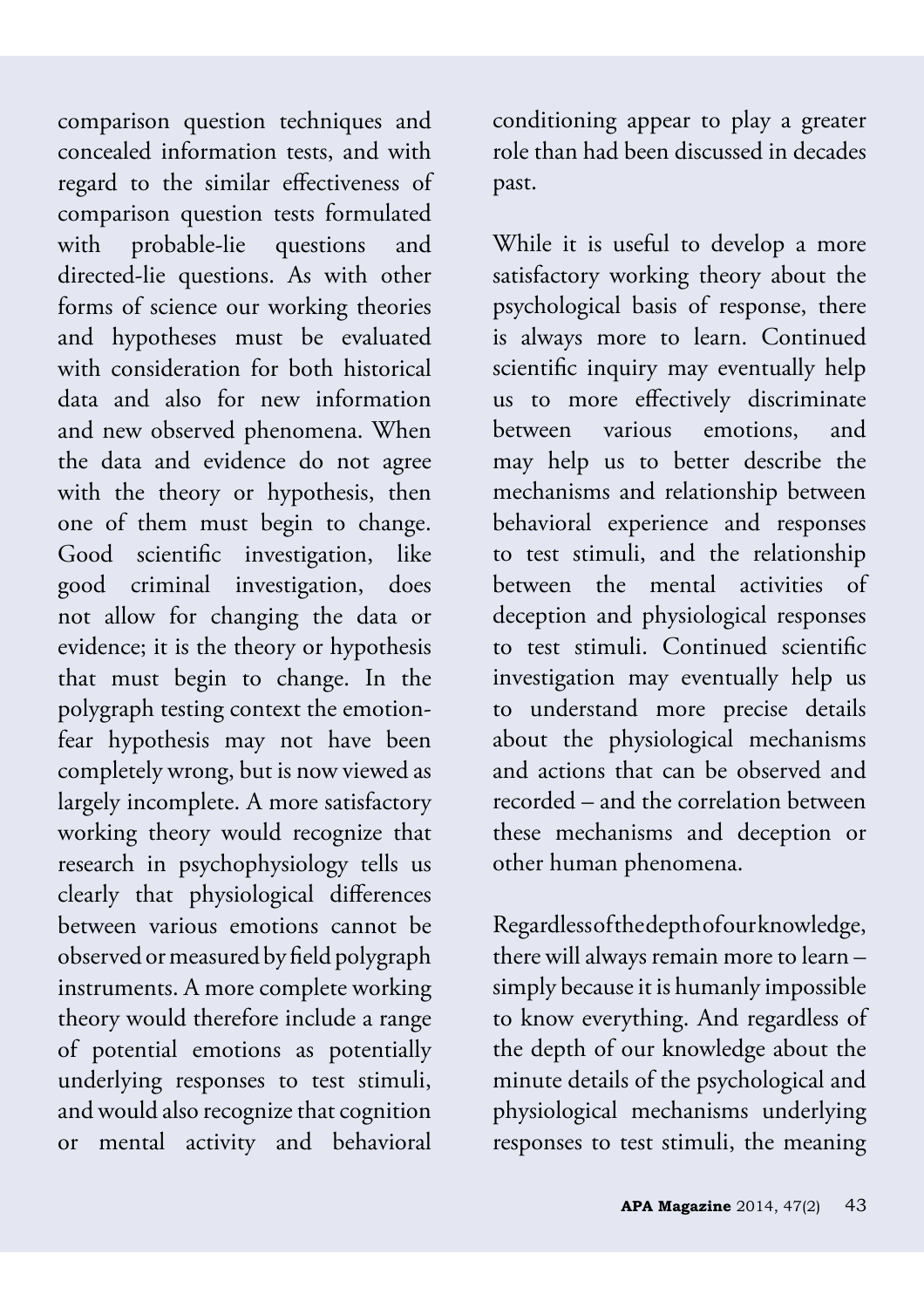and interpretation of recorded and observed responses will remain an empirical and probabilistic question. This is because, as far as our present knowledge suggests, all physiological and all psychological activities have multiple causes and multiple purposes. Answers to empirical questions are unavoidably probabilistic concerns for which we must be careful that there is no false expectation of a deterministic or perfect solution for which randomness and error play absolutely no role. The alternative to learning to account for polygraph testing in a probabilistic manner would be for us to engage in pretense and dishonesty around the potential for absolute certainty.

Because there is no such thing as a perfect test that works every time without error for every person, our task – as a scientifc community – is to continue to develop our knowledge-base and normative data to quantify and account for the probability that our test result is correct or incorrect. Our task – as a community of feld practice professionals – is to learn to understand and make use of the best scientific knowledge available. The choice to neglect the best knowledge and information, or to emphasize procedures, practices and assumptions based on a less accurate or less complete

knowledge-base, would betray our scientifc obligation and betray the trust placed in us by our communities, agencies and countries to provide the most accurate possible assessment of an individual credibility.

What does the polygraph measure? The polygraph test, like other tests, measures response to the test stimulus. Responses to polygraph test stimuli are observed and measured in the form of diferences in the strength of responses as the examinee is presented with comparison or control stimuli in sequence together with investigation target stimuli that describe the examinee's possible involvement in or relationship to a factual or behavior issue of concern. While the basis of responses is psychological, the observed and recorded responses are physiological, allowing the polygraph instrument and polygraph examiner to observe and record the relative salience or diferential salience of the diferent types of test stimulus questions. Salience can be thought of as a function of the basic principles and mechanisms of psychology, including emotion, cognition, and conditioning. Because the test stimuli refer to behavior, physiological responses are interpreted with the assumption that they are correlated with behavior – as long as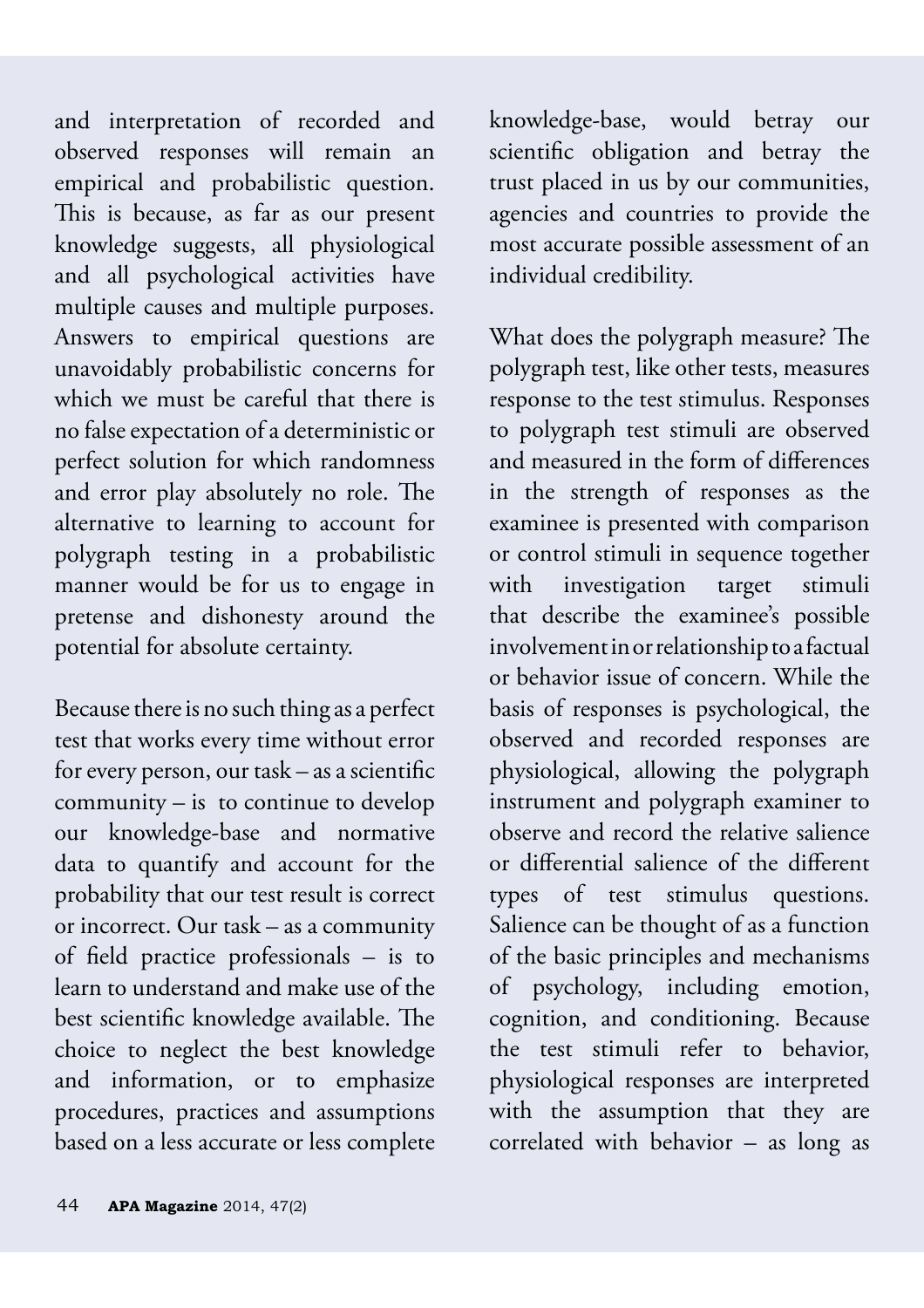the observed responses are timely with the test stimuli and no interference or distracting stimuli is present during testing. Published evidence has repeatedly confrmed the operational construct that responses will tend to load onto relevant or comparison stimulus questions as a function of deception or truth-telling. Recorded data from multiple physiological sensors are aggregated together in the form of a numerical structural model that is compared with our knowledge, in the form of published normative data, about responses commonly observed among deceptive and truthful persons. If our knowledge is anchored in the form of quantitative information that is representative of the population and the examinee, recorded responses to test stimuli can be used to determine the empirical or statistical likelihood

of a correct or incorrect result when the examiner has concluded that the responses from the examinee conform more closely to those of persons known to be deceptive or truthful.

One answer to the question concerning the question 'why it is called a lie detector test,' is this: the term lie detector test is a term of convenience, not a term of science. It is a term that conveys the goal and purpose of polygraph testing in a concise way that is easily understood by untrained persons and non-professionals. Despite the value of simplicity, it would be unwise for working professionals to actually limit or restrict understanding and intelligence to the simplistic hyperbole of 'lie detector test.' Instead, experts, professionals, and even technicians are all obligated to understand the details

*Scientifc questions can be said to be enduring questions, in that we will never know everything; there is always more to learn. In that context it will be important to refrain from the temptation or impulse to express our present knowledge as if it is absolute knowledge that it not subject to change or modifcation when new information becomes available.* 



<sup>©</sup> ShutterStock / Sergey Nivens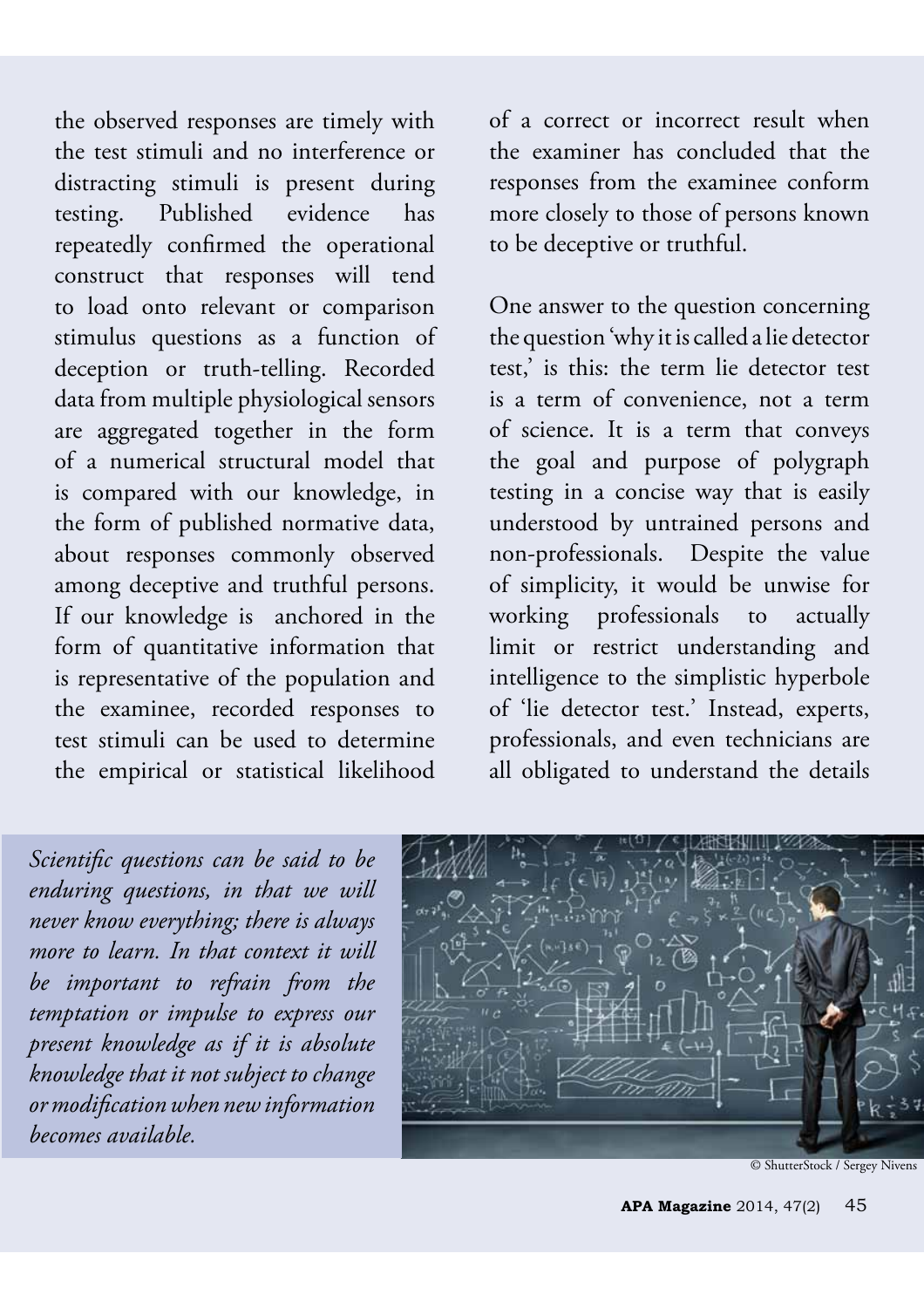and nuances of the test, so that they can better use the test capabilities and better account for their work when the need arises. In scientifc terms the purpose of the test is not so much to detect lies but to discriminate between deception and truth-telling.

Tests can be said to be valid, in a scientifc sense, if they increase the efectiveness of our discrimination, beyond what we might achieve by random chance alone, at statistically signifcant levels. This leads to another inevitable discussion about the need for statistical confdence intervals – and the potential hazards of neglecting these – but that is a topic for another time. Published studies at the present time indicate that some validated polygraph techniques are capable of average accuracy over 90% with a 95% confdence range from 86% to 96%. Scientifc reviews tend to converge at an average accuracy rate that averages 89% for diagnostic exams with a confdence range of 83% to 95%.

Data at this time suggests that polygraph tests interpreted with the assumption that criterion state of the target questions vary independently may provide lower accuracy, with an average near 85% and a confdence range from 77% to

93%. The aggregated average accuracy of the range of validated techniques has been reported as 87% with a confdence range from 80% to 94%. While the reported averages tell us the trend or central tendency, the lower limit of the confdence range gives a more cautious or conservative view of the worst-casescenario. Claims of accuracy in excess of the upper limits of these ranges are not consistent with the volume of available published evidence, and may simply be too good to be true.

Discussions about polygraph accuracy will inevitably prompt questions or discussions about the potential that someone can learn to fake the test result or defeat the polygraph test. Potential vulnerability to faking is a concern that is pertinent to all types of testing. This is again a complex topic for another time. Minimally, we must remember that there is no such thing as a perfect test. Polygraph accuracy depends, in part, on efective interviewing, efective test administration, and efective test data analysis. Test accuracy also depends on good instrumentation, good questions, and a suitable examinee who is represented by a knowledge-base and normative data. Efective faking strategies would have to increase testing errors beyond the confdence interval